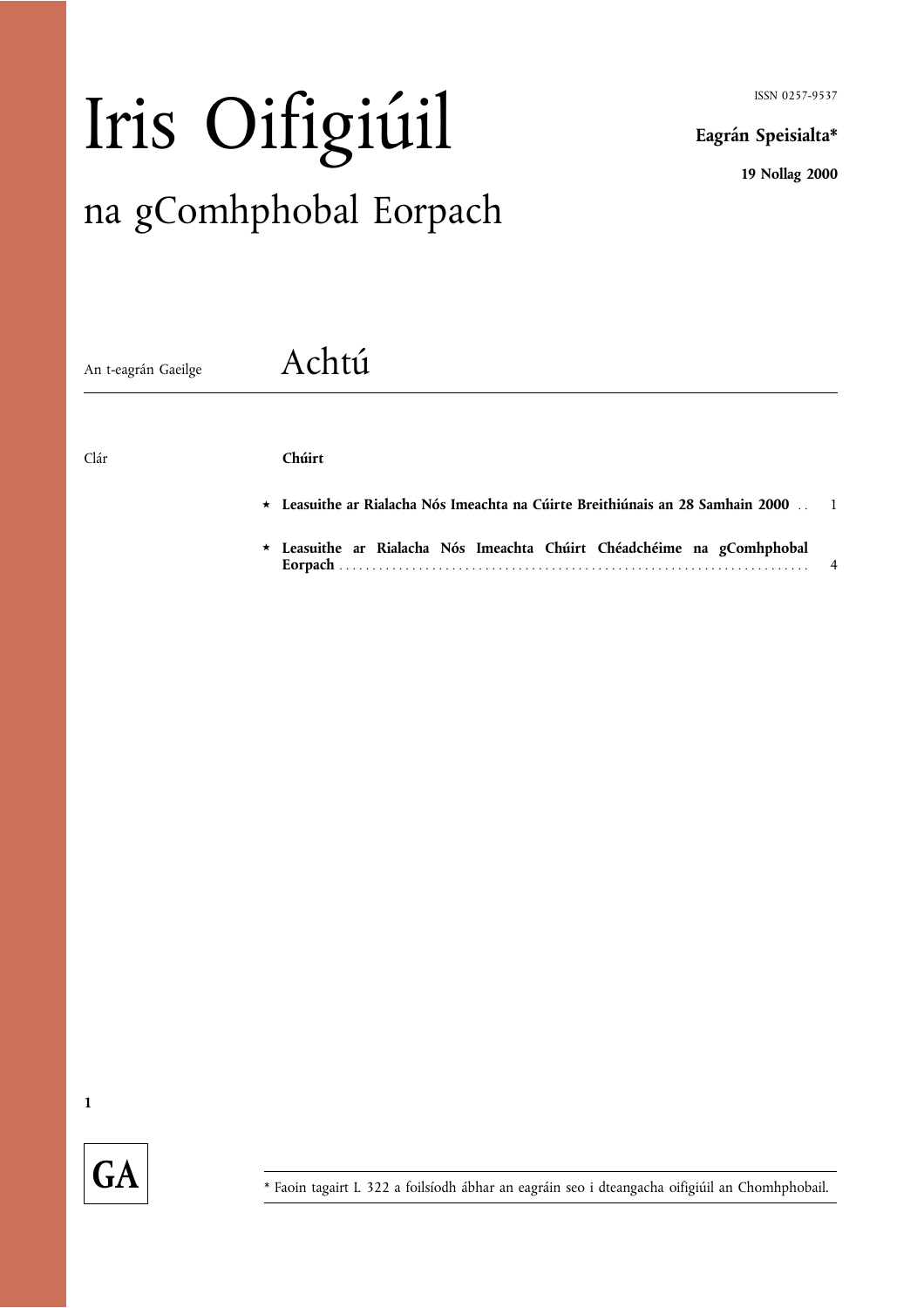# CHÚIRT

### LEASUITHE AR RIALACHA NÓS IMEACHTA NA CÚIRTE BREITHIÚNAIS

an 28 Samhain 2000

TÁ AN CHÚIRT,

Ag féachaint don Chonradh ag bunú an Chomhphobail Eorpaigh, agus go háirithe an tríú mír d'Airteagal 245 de,

Ag féachaint don Phrótacal ar Reacht Chúirt Bhreithiúnais an Chomhphobail Eorpaigh do Ghual agus Cruach, agus go háirithe Airteagal 55 de,

Ag féachaint don Chonradh ag bunú an Chomhphobail Eorpaigh do Fhuinneamh Adamhach, agus go háirithe an tríú mír d'Airteagal 160 de,

De bhrí:

- (1) I gcásanna áirithe a bhfuil práinn ar leith ag gabháil leo, ba chóir go mbeadh ar chumas na Cúirte a rialú a thabhairt chomh luath agus is féidir agus ba chóir forálacha a dhéanamh le haghaidh nós imeachta brostaithe sna cásanna sin.
- (2) Chun fad ama na n-imeachtaí i gcaingne díreacha a laghdú, ba chóir an tréimhse um idiragairt a ghiorrú.
- (3) D'fhonn cumarsáidí idir an Chúirt agus na pairtithe agus daoine leasmhara eile a oiriúnú don nuatheicneolaíocht chumarsáide, ba chóir rialacha a leagan síos maidir le teileafacsanna ach go háirithe a úsáid chun doiciméid a sheoladh agus ba chóir leasuithe iarmhartacha a dhéanamh do na forálacha maidir le tréimhsí forordaithe a fhadú mar gheall ar fhad slí ó láthair.
- (4) Is gá, i bhfianaise na taithí, focail na forála a shoiléiriú a bhaineann le freagra agus athfhreagra a thaisceadh in imeachtaí achomhairc,
- Le formheas d'aon toil ón gComhairle arna thabhairt ar

TAR ÉIS NA LEASUITHE SEO A LEANAS AR A RIALACHA NÓS IMEACHTA A GHLACADH:

#### Airteagal 1

Leasaítear mar a leanas Rialacha Nós Imeachta Chúirt Bhreithiúnais na gComhphobal a glacadh ar 19 Meitheamh 1991 (1), mar atá arna leasú ar an 21 Feabhra 1995 (2), 11 Márta 1997 $(3)$  agus 16 Bealtaine 2000 $(4)$ :

1) Cuirtear an mhír seo a leanas le hAirteagal 37:

6. Gan dochar d'fhorálacha mhíreanna 1 go 5, meastar gurb é an dáta ar a bhfaigheann an Chlárlann cóip den doiciméad bunaidh arna shíniú de phléadáil, lena n-áirítear an sceideal de na doiciméid dá dtagraítear i mír 4, trí theileafacs nó trí aon mheán teicniúil eile cumarsáide atá ar fáil ag an gCúirt dáta an taiscthe ar mhaithe leis na tréimhsí a chomhlíonadh chun céimeanna in imeachtaí a thabhairt, ar chuntar go ndéantar doiciméad bunaidh arna shíniú den phléadáil, maille leis na hiarscríbhinní agus cóipeanna dá dtagraítear sa dara fomhír de mhír 1, a thaisceadh sa Chlárlann tráth nach déanaí ná deich lá ina dhiaidh sin.

2) Cuirtear an fhomhír seo a leanas isteach mar dhara fomhír in Airteagal 38(2):

Chomh maith le seoladh le haghaidh seirbheála a shonrú dá dtagraítear sa chéad fhomhír nó ina ionad, féadtar a lua san iarratas go gcomhaontaíonn an dlíodóir nó an gníomhaire go bhfuil na doiciméid le seirbheáil air trí theileafacs nó trí aon mheán teicniúil eile cumarsáide.',

agus déantar an tríú fomhír den dara fomhír láithreach.

Sa tríú fomhír, cuirtear in ionad na bhfocal 'na ceanglais sin' na focail 'na ceanglais dá dtagraítear sa chéad agus sa dara fomhíreanna', agus cuirtear (1) isteach go díreach i ndiaidh Airteagal 79.

( 4) IO L 122, 24.5.2000, lch. 43.

<sup>(</sup> 1) IO L 176, 4.7.1991, lch. 1, le ceartúchán (IO L 383, 29.12.1992, lch. 117).

<sup>(</sup> 2) IO L 44, 28.2.1995, lch. 61.

<sup>(</sup> 3) IO L 103, 19.4.1997, lch. 1, mar aon le ceartúchán (IO L 351, 23.12.1997, lch. 72).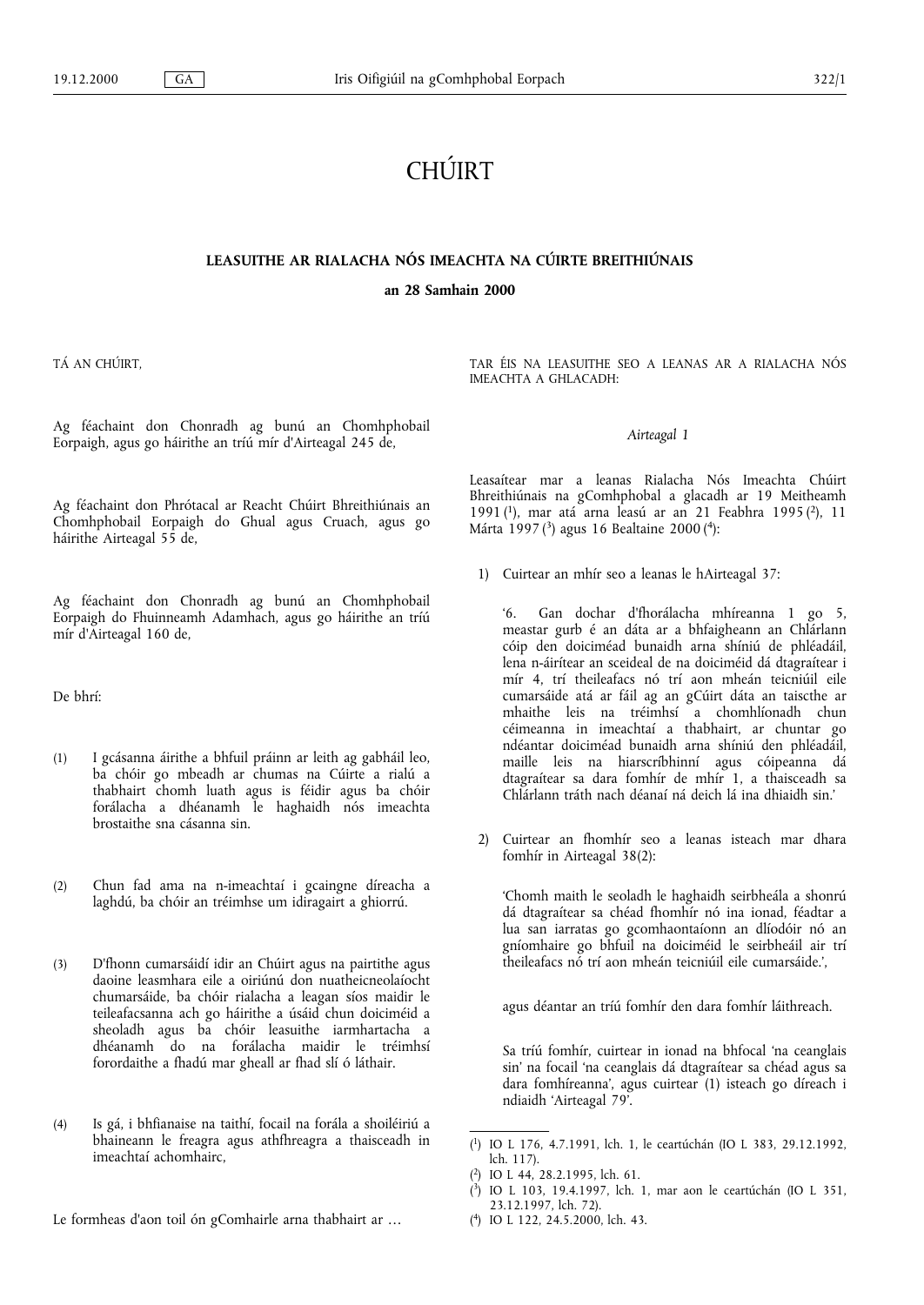3) Cuirtear an méid seo a leanas in ionad Airteagal 44:

Airteagal 44

1. Socróidh an tUachtarán dáta a dhlífidh an Breitheamh is Rapóirtéir a réamhthuarascáil a chur faoi bhráid na Cúirte,

- (a) ar an athfhreagra a bheith taiscthe, nó
- (b) nuair nach bhfuil aon fhreagra ná athfhreagra taiscthe laistigh den tréimhse arna socrú i gcomhréir le hAirteagal 41(2), nó
- (c) má tharscaoileann an páirtí i dtrácht a cheart chun freagra nó athfreagra a thaisceadh, nó
- (d) nuair is é is infheidhme an nós imeachta brostaithe dá dtagraítear in Airteagal 62a nuair a shocraíonn an tUachtarán dáta don éisteacht.

2. Tá sa réamhthuarascáil moltaí faoinar chóir fiosrúchán ullmhúcháin nó beart ullmhúcháin eile a ghabháil ar láimh agus ar chóir an cás a tharchur chuig Dlísheomra. Tá sa tuarascáil freisin an moladh, más ann, ón mBreitheamh is Rapoirtéir maidir leis an gcuid ó bhéal den nós imeachta dá bhforáiltear in Airteagal 44a a fhágáil ar lár.

Tabharfaidh an Chúirt Chéadchéime breith, tar éis di an tAbhcóide Ginearálta a éisteacht, cad a dhéanfar faoi na moltaí ón mBreitheamh is Rapoirtéir.

3. Nuair a ordaíonn an Chúirt fiosrúchán ullmhúcháin agus nach ngabhann sí é ar láimh í féin, sannfaidh sí an fiosrúchán don Dlísheomra.

Nuair a chinneann an Chúirt an nós imeachta ó bhéal a oscailt gan fiosrúchán, socróidh an tUachtarán dáta na hoscailte.'

4) Cuirtear an chaibidil seo a leanas isteach i ndiaidh Airteagal 62:

CAIBIDIL 3a

## NÓSANNA IMEACHTA BROSTAITHE

Airteagal 62a

1. Ar iarrtas a fháil ón iarratasóir nó ón gcosantóir, féadfaidh an tUachtarán a chinneadh go heisceachtúil, ar bhonn moladh ón mBreitheamh is Rapoirtéir agus tar éis an páirtí eile agus an tAbhcóide Ginearálta a éisteacht, go bhfuil cás le cinneadh de bhun nós imeachta brostaithe de mhaolú ar fhorálacha na Rialacha seo más gá don Chúirt i bhfianaise phráinn faoi leith an cháis a rialú a thabhairt chomh luath agus is féidir.

Déantar iarratas chun go dtabharfaí breith i gcás faoi nós imeachta brostaithe i ndoiciméad ar leithligh arna thaisceadh san am céanna le hiarratas tionscanta na n-imeachtaí nó leis an meabhrán cosanta, de réir mar a bheidh.

2. Faoin nós imeachta brostaithe, ní fhéadfar an t-iarratas tionscanta agus an meabhrán cosanta a chomhlánú le freagra agus athfhreagra ach más dóigh leis an Uachtarán gur gá.

Ní fhéadfaidh idiragraí ráiteas a thaisceadh in idiragairt ach más dóigh leis an Uachtarán gur gá.

3. A luaithe an meabhrán cosanta taiscthe nó, mura ndéantar an cinneadh breith a thabhairt faoi nós imeachta brostaithe go dtí go bhfuil an phléadáil sin taiscthe, a luaithe an cinneadh sin glactha, socróidh an tUachtarán dáta don éisteach a thaobhófar láithreach leis na páirtithe. Féadfaidh sé dáta na héisteachta a chur ar athló nuair is gá sin i bhfianaise bearta um fhiosrúchán nó bearta ullmhúcháin eile a eagrú.

Gan dochar d'Airteagal 42, féadfaidh na páirtithe a gcúid argóintí a chomhlánú agus fianaise sa bhreis a chur ar fáil le línn an nós imeachta ó bhéal. Ní mór dóibh, áfach, cúiseanna a thabhairt maidir leis an moill san fhianaise sa bhreis sin a chur ar fáil.

4. Tabharfaidh an Chúirt a rialú tar éis an tAbhcóide Ginearálta a éisteacht.

5) Déantar Airteagal 79(1) de théacs Airteagal 79 agus cuirtear an mhír seo a leanas leis:

2. Nuair a thugann an seolaí a thoiliú, i gcomhréir leis an dara fomhír d'Airteagal 38(2), go ndéantar doiciméid a sheibheáil air trí theileafacs nó trí mheán teicniúil eile cumarsáide, féadfar aon doiciméad nós imeachta seachas breithiúnas nó ordú ón gCúirt a sheirbheáil trí chóip den doiciméad a sheoladh tríd an meán sin.

Mura féidir, ar chúiseanna teicniúla nó toisc chineál nó fhad an doiciméid, doiciméad a sheoladh mar sin, déanfar an doiciméad a sheirbheáil, má mhainnigh an seolaí seoladh le haghaidh seirbheála a lua, ag a sheoladh i gcomhréir leis na nósanna imeachta atá leagtha síos i mír 1 den Airteagal seo. Cuirfear an seolaí ar an eolas faoi sin trí theileafacs nó trí mheán teicniúil eile cumarsáide. Measfar go bhfuil an tseirbheáil déanta ar an seolaí trí phost cláraithe ar an deichiú lá i ndiaidh an litir chláraithe a thaisceadh ag an bpostoifig san áit ina bhfuil a suíomh ag an gCúirt, mura dtaispeánfar trí fhoirm admhála go bhfuarthas an litir ar dháta eile nó go gcuireann an seolaí in iúl don Chláraitheoir, laistigh de thrí seachtaine tar éis gur cuireadh ar an eolas é trí theileafacs nó trí mheán teicniúil eile cumarsáide, nach bhfuil an doiciméd atá le seirbheáil air faighte aige.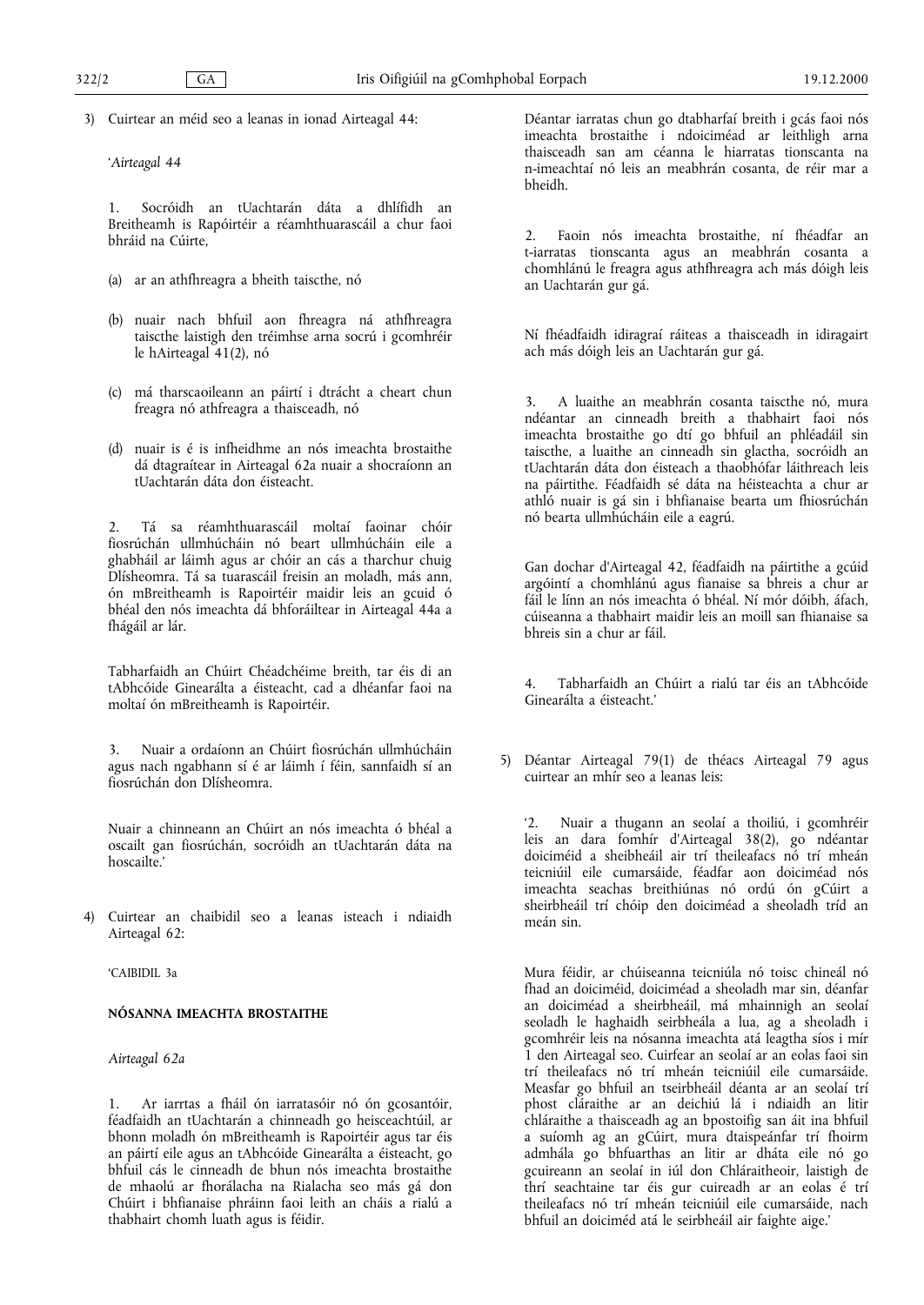6) Cuirtear an méid seo a leanas in ionad Airteagal 81(2):

2. Déanfar na tréimhsí forordaithe a fhadú mar gheall ar fhad slí ó láthair tréimhse aonair amháin deich lá.

- 7) Leasaítear Airteagal 93 mar a leanas:
	- (a) sa chéad fhomhír de mhír 1, cuirtear na focail sé seachtaine' in ionad na bhfocal 'trí mhí'.
	- (b) cuirtear an mhír seo a leanas isteach:

7. Is féidir aird a thabhairt ar iarratas ar idiragairt a dhéantar ar an tréimhse atá forordaithe i mír 1 a dhul in éag ach roimh an gcinneadh an nós imeachta ó bhéal a oscailt dá bhforáiltear in Airteagal 44(3). Sa chás sin, má cheadaíonn an tUachtarán an idiragairt, féadfaidh an t-idiragraí, ar bhonn na Tuarascála don Éisteacht atá taobhaithe leis, a chuid barúlacha a thíolacadh le linn an nós imeachta ó bhéal, más ann don nós imeachta sin.

8) Cuirtear an méid seo a leanas in ionad Airteagal 115(2):

Beidh Airteagal 37 agus Airteagal 38(2) agus (3) de na Rialacha seo infheidhme.

- 9) Leasaítear Airteagal 117 mar a leanas:
	- (a) cuirtear an méid seo a leanas in ionad mhír 1:

1. Féadfar an t-achomharc agus an freagra a chomhlánú le freagra agus athfhreagra más dóigh leis an Uachtarán, ar an iarratasóir iarratas a

dhéanamh laistigh de sheacht lá ón bhfreagra a sheirbheáil, gur gá an phléadáil sa bhreis sin agus go gceadaíonn sé go sainráite freagra a thíolacadh chun gur féidir leis an iarratasóir a thuairim a nochtadh nó chun foras a chur ar fáil don bhreith ar an achomharc. Forordóidh an tUachtarán an dáta a bhfuil an freagra le tíolacadh roimhe agus ar an bpléadáil sin a sheirbheáil, an dáta a bhfuil an t-athfhreagra le tíolacadh roimhe.

- (b) aisghairtear mír 3.
- 10) Cuirtear an méid seo a leanas in ionad Airteagal 121:

Airteagal 121

Cuirfear an tuarascáil dá dtagraítear in Airteagal 44(2) faoi bhráid na Cúirte tar éis na pléadálacha dá bhforáiltear in Airteagal 115(1) agus, más iomchuí, Airteagal 117(1) agus (2) a thaisceadh. Nuair nach ndéantar pléadálacha den sórt sin a thaisceadh, beidh an nós imeachta céanna infheidhme tar éis an tréimhse chun pléadálacha a thaisceadh a dhul in éag..

#### Airteagal 2

Déanfar na leasuithe seo ar na Rialacha Nós Imeachta, atá barántúil sna teangacha atá luaite in Airteagal 29(1) de na Rialacha seo, a fhoilsiú in Iris Oifigiúil na gComhphobal Eorpach. Tiocfaidh siad i bhfeidhm ar an gcéad lá den dara mí ó dháta a bhfoilsithe.

Arna dhéanamh i Lucsamburg, 28 Samhain 2000.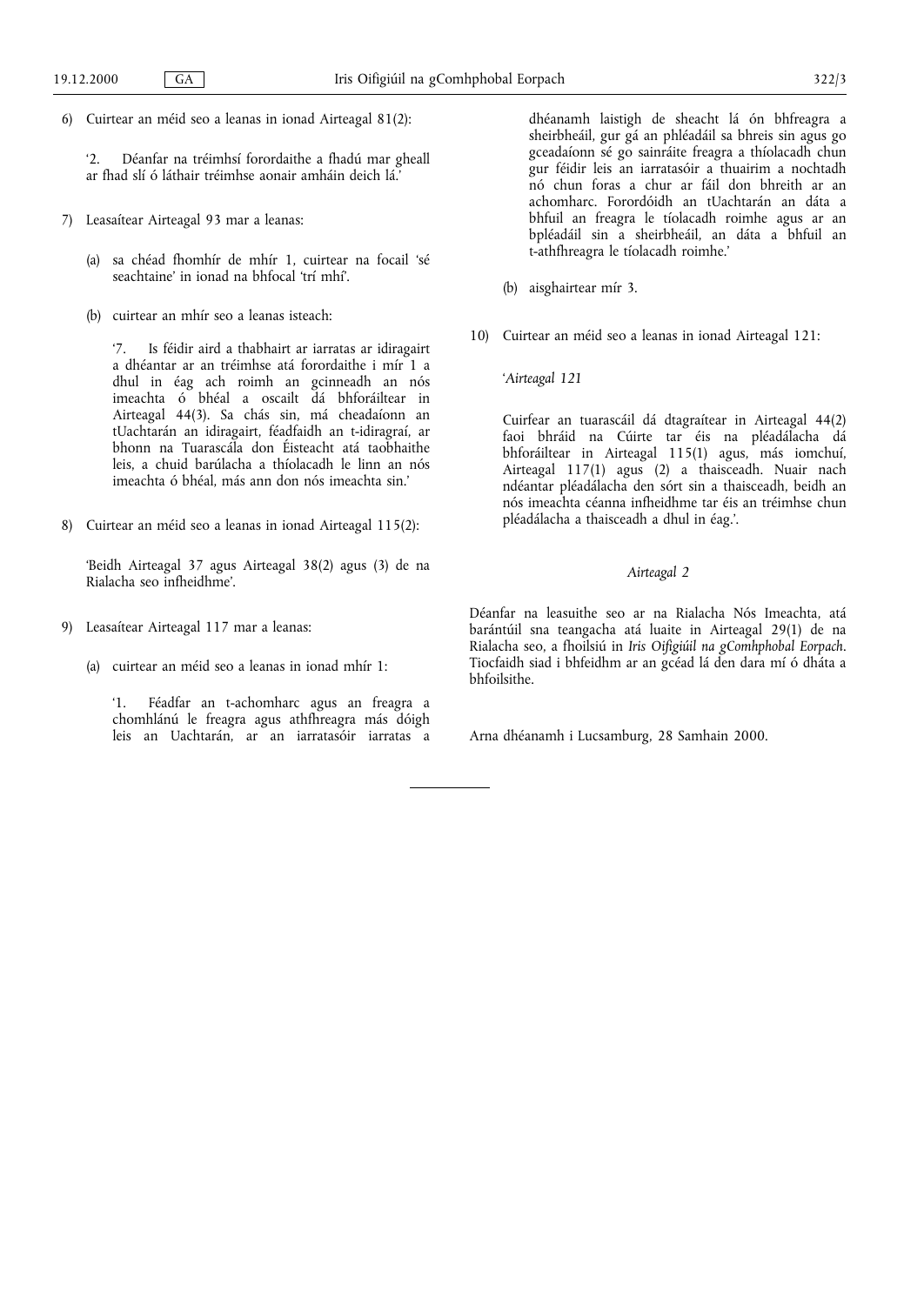# LEASUITHE AR RIALACHA NÓS IMEACHTA CHÚIRT CHÉADCHÉIME NA GCOMHPHOBAL **FORPACH**

TÁ CÚIRT CHÉADCHÉIME NA gCOMHPHOBAL EORPACH,

Ag féachaint don Chonradh ag bunú an Chomhphobail Eorpaigh, agus go háirithe Airteagal 225(4) de,

Ag féachaint don Chonradh ag bunú an Chomhphobail Eorpaigh do Ghual agus Cruach, agus go háirithe Airteagal  $32d(4)$  de,

Ag féachaint don Chonradh ag bunú an Chomhphobail Eorpaigh do Fhuinneamh Adamhach, agus go háirithe Airteagal 140a(4) de,

Ag féachaint don chomhaontú ón gCúirt Bhreithiúnais,

Ag féachaint don fhormheas d'aon toil ón gComhairle arna thabhairt ar 16.11.2000

De bhrí:

- (1) Tar éis teacht i bhfeidhm Chonradh Amstardam ag leasú an Conradh ar an Aontas Eorpach, na Conarthaí ag bunú na gComhphobal Eorpach agus gníomhartha gaolmhara áirithe, nach mór na tagairtí don Chonradh CE a bheith ar aon dul le hathuimhriú na nAirteagal sa Chonradh sin mar atá arna dhéanamh ag Airteagal 12 de Chonradh Amstardam.
- (2) Nach mór Airteagal 5 de na Rialacha Nós Imeachta a oiriúnú tar éis líon na mball sa Chúirt Chéadchéime a dhul i méid de thoradh aontachas Phoblacht na hOstaire, Phoblacht na Fionnlainne and Ríocht na Sualainne don Aontas Eorpach.
- (3) D'fhonn imeachtaí sa Chúirt Chéadchéime a bhrostú, is gá foráil a dhéanamh chun gur féidir leis an gCúirt rialú a thabhairt i gcásanna áirithe faoi nós imeachta brostaithe agus chun a chinneadh nach mbeidh freagra ná athfhreagra ann. Ba chóir freisin an tréimhse agus na rialacha mionsonraithe um idiragairt ag tríú páirtithe a choigeartú.
- (4) Is gá seoladh doiciméid le teileafacs a rialáil. Forálacha maidir le tréimhsí a fhadú mar gheall ar fhad slí ó láthair, ba chóir dóibh an riocht ina bhfuil teicneolaíocht na cumarsáide faoi láthair a chur san áireamh.
- (5) D'fhonn fadhbanna áirithe a réiteach a fhéadfaidh teacht chun cinn faoin nós imeachta nua maidir le díospóidí i dtaobh teacht a bheith ag an bpobal ar dhoiciméid

riarthacha, is gá foráil a dhéanamh chun gur féidir leis an gCúirt Chéadchéime a eisiamh nach dtaobhófar leis na páirtithe doiciméid nach mór tabhairt ar aird na ndoiciméad sin a ordú.

(6) Treoracha praiticiúla do na páirithe a ghlacadh maidir leis an gcéim scríofa agus an gcéim ó bhéal den nós imeachta, ba chóir go gcuirfeadh sé feabhas ar sheoladh na n-imeachtaí,

TAR ÉIS NA LEASUITHE SEO A LEANAS AR A RIALACHA NÓS IMEACHTA A GHLACADH:

#### Airteagal 1

Leasaítear mar a leanas Rialacha Nós Imeachta Chúirt Chéadchéime na gComhphobal Eorpach an 2 Bealtaine 1991 $(1)$ , mar atá arna leasú ar an 15 Meán Fómhair 1994 $(2)$ , 17 Feabhra 1995 (3), 12 Márta 1997 (4) agus 17 Bealtaine  $1999<sup>(5)</sup>$ :

- 1) Na tagairtí don Chonradh CE sna hairteagail de na Rialacha Nós Imeachta den Chúirt, leasaítear mar a leanas iad:
	- (a) in Airteagal 7, déantar '225' de '168a';
	- (b) in Airteagal 24(7), déantar '241' de '184';
	- (c) in Airteagal  $44(5a)$ , déantar '238' de '181';
	- (d) in Airteagail  $69(4)$  agus 110, déantar '244' agus '256' de 187 agus 192;
	- (e) in Airteagal 98, déantar 230 agus 232 de 173 agus 175;
	- (f) in Airteagal 104(1), déantar '242' de '185' agus '243' de 186.
- 2) Sa tríú fomhír d'Airteagal 5, cuirtear na focail 'tromlach na mbreithiúna' in ionad 'seacht mBreitheamh'.

- ( 4) IO L 103, 19.4.1997, lch. 6, mar aon le ceartúchán (IO L 351, 23.12.1997, lch. 72).
- ( 5) IO L 135, 29.5.1999, lch. 92.

<sup>(</sup> 1) IO L 136, 30.5.1991, lch. 1.

<sup>(</sup> 2) IO L 249, 24.9.1994, lch. 17.

<sup>(</sup> 3) IO L 44, 28.2.1995, lch. 64.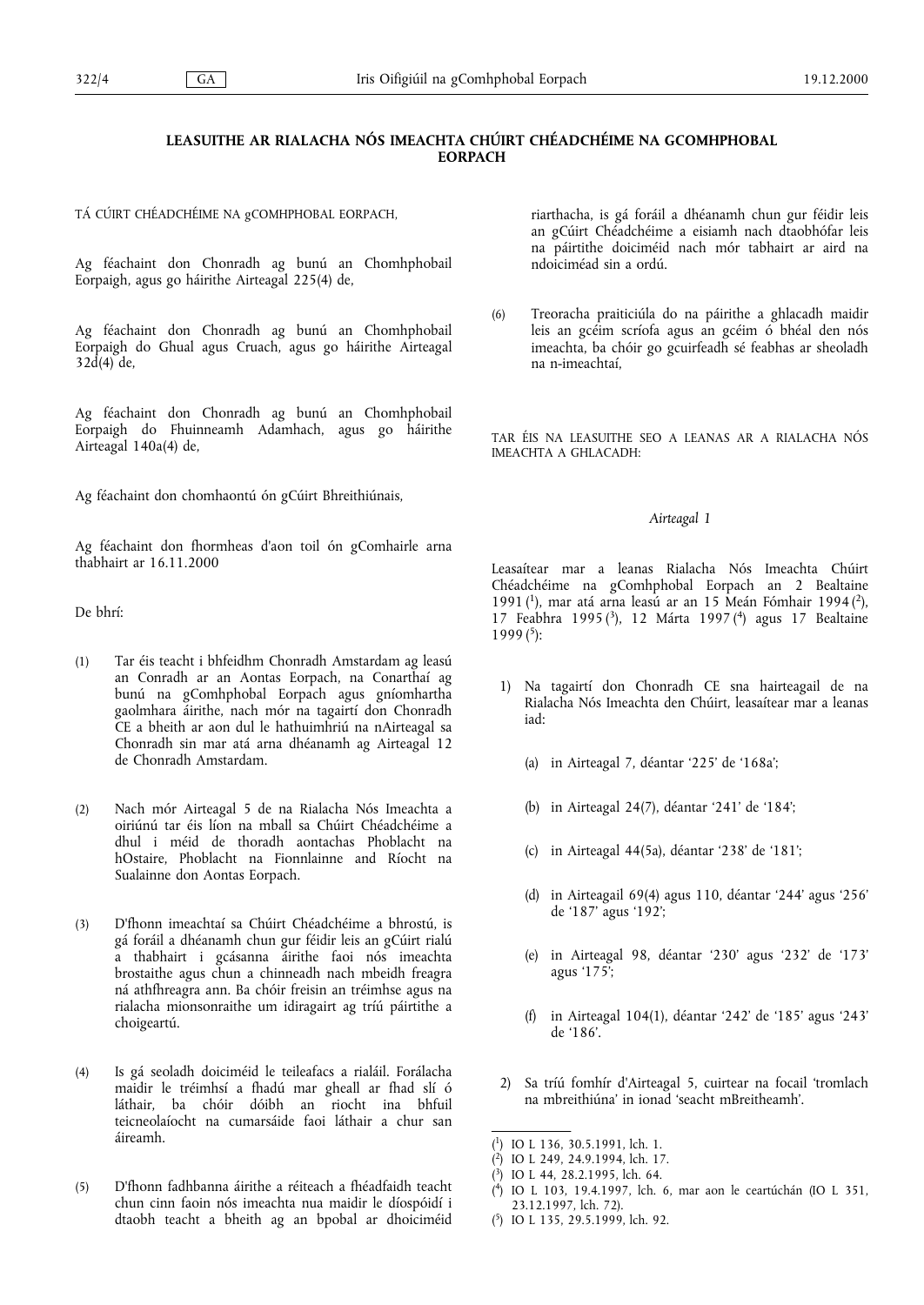3) Cuirtear an mhír seo a leanas le hAirteagal 43:

6. Gan dochar d'fhorálacha mhíreanna 1 go 5, meastar gurb é an dáta ar a bhfaigheann an Chlárlann cóip den doiciméad bunaidh arna shíniú de phléadáil, lena n-áirítear an sceideal de na doiciméid dá dtagraítear i mír 4, trí theileafacs nó trí aon mheán teicniúil eile cumarsáide atá ar fáil ag an gCúirt Chéadchéime dáta an taiscthe ar mhaithe leis na tréimhsí a chomhlíonadh chun céimeanna in imeachtaí a thabhairt, ar chuntar go ndéantar doiciméad bunaidh arna shíniú den phléadáil, maille leis na hiarscríbhinní agus cóipeanna dá dtagraítear sa dara fomhír de mhír 1, a thaisceadh sa Chlárlann tráth nach déanaí ná deich lá ina dhiaidh sin.

4) Cuirtear an fhomhír seo a leanas isteach mar dhara fomhír in Airteagal 44(2):

Chomh maith le seoladh le haghaidh seirbheála a shonrú dá dtagraítear sa chéad fhomhír nó ina ionad, féadtar a lua san iarratas go gcomhaontaíonn an dlíodóir nó an gníomhaire go bhfuil na doiciméid le seirbheáil air trí theileafacs nó trí aon mheán teicniúil eile cumarsáide.

agus déantar an tríú fomhír den dara fomhír láithreach.

Sa tríú fomhír, cuirtear in ionad na bhfocal 'na ceanglais sin' na focail 'na ceanglais dá dtagraítear sa chéad agus sa dara fomhíreanna', agus cuirtear na focail 'an chéad mhír de' roimh na focail 'Airteagal 100'.

5) In Airteagal 47(1) cuirtear na focail seo a leanas i ndiaidh an fhocail gcosantóir:

mura gcinnfidh an Chúirt Chéadchéime, tar éis an tAbhcóide Ginearálta a éisteacht, nach gá an dara malartú pléadálacha toisc go bhfuil na doiciméid atá ina láthair cuimsitheach go leor chun gur féidir leis na páirtithe a gcuid pléadálacha agus argóintí a fhorbairt le linn an nós imeachta ó bhéal. Ar a shon sin, féadfaidh an Chúirt Chéadchéime na páirtithe a údarú leis na doiciméid a chomhlánú má thíolacann an t-iarratasóir iarraidh réasúnaithe chuige sin laistigh de dhá sheachtain ón gcinneadh sin a chur in iúl.'.

6) Cuirtear an méid seo a leanas in ionad Airteagal 52:

Airteagal 52

- 1. Gan dochar d'Airteagal 52, socróidh an tUachtarán,
- (a) ar an athfhreagra a bheith taiscthe, nó
- (b) nuair nach bhfuil aon fhreagra ná athfhreagra taiscthe laistigh den tréimhse arna socrú i gcomhréir le hAirteagal 47(2), nó
- (c) má tharscaoileann an páirtí i dtrácht a cheart chun freagra nó athfreagra a thaisceadh, nó
- (d) má chinneann an Chúirt Chéadchéime nach gá, i gcomhréir le hAirteagal 47(1), an t-iarratas agus an meabhrán cosanta a chomhlánú le freagra agus athfhreagra, nó
- (e) má chinneann an Chúirt Chéadchéime nach iomchuí breith a thabhairt faoi nós imeachta brostaithe i gcomhréir le hAirteagal 76a(1), an dáta a dhlífidh an Breitheamh is Rapóirtéir a réamhthuarascáil a chur faoi bhráid na Cúirte Céadchéime.

2. Tá sa réamhthuarascáil moltaí faoinar chóir bearta um eagrú an nós imeachta nó bearta um fhiosrúchán a ghabháil ar láimh agus ar chóir an cás a tharchur chuig an gCúirt Chéadchéime ina suí di i seisiún iomlánach nó chuig Dlísheomra comhdhéanta de líon difriúil Breithiúna.

Tabharfaidh an Chúirt Chéadchéime breith, tar éis di an tAbhcóide Ginearálta a éisteacht, cad a dhéanfar faoi na moltaí ón mBreitheamh is Rapoirtéir.

7) Cuirtear an mhír seo a leanas le hAirteagal 67:

3. Faoi réir fhorálacha Airteagal 116 (2) agus (3), ní chuirfidh an Chúirt Chéadchéime san áireamh ach na doiciméid sin atá curtha ar fáil do dhlíodóirí agus gníomhairí na bpáirtithe agus a bhfuil deis tugtha dóibh a dtuairimí a nochtadh mar gheall orthu.

Nuair atá sé de cheangal ar an gCúirt Chéadchéime, i dtaca le páirtí amháin nó níos mó, rúndacht doiciméid a fhíorú a fhéadfaidh a bheith ábhartha chun breith a thabhairt i gcás, ní thaobhófar an doiciméad sin leis na páirtithe agus an fíorú sin ag dul ar aghaidh.

Doiciméad a bhfuil rochtain air diúltaithe ag institiúid Chomhphobail, nuair a thugtar ar aird an doiciméad os comhair na Cúirte Céadchéime in imeachtaí a bhaineann le dlíthiúlacht an diúltaithe sin, ní thaobhófar an doiciméad leis an páirtithe eile.

8) Cuirtear an chaibidil seo a leanas isteach i ndiaidh Airteagal 76:

CAIBIDIL 3a

#### NÓSANNA IMEACHTA BROSTAITHE

Airteagal 76a

1. Féadfaidh an Chúirt Chéadchéime a chinneadh ag féachaint don phráinn faoi leith agus d'imthosca an cháis, ar iarratas a fháil ón iarratasóir nó ón gcosantóir, tar éis na páirtithe eile agus an tAbhcóide Ginearálta a éisteacht, breith a thabhairt faoi nós imeachta brostaithe.